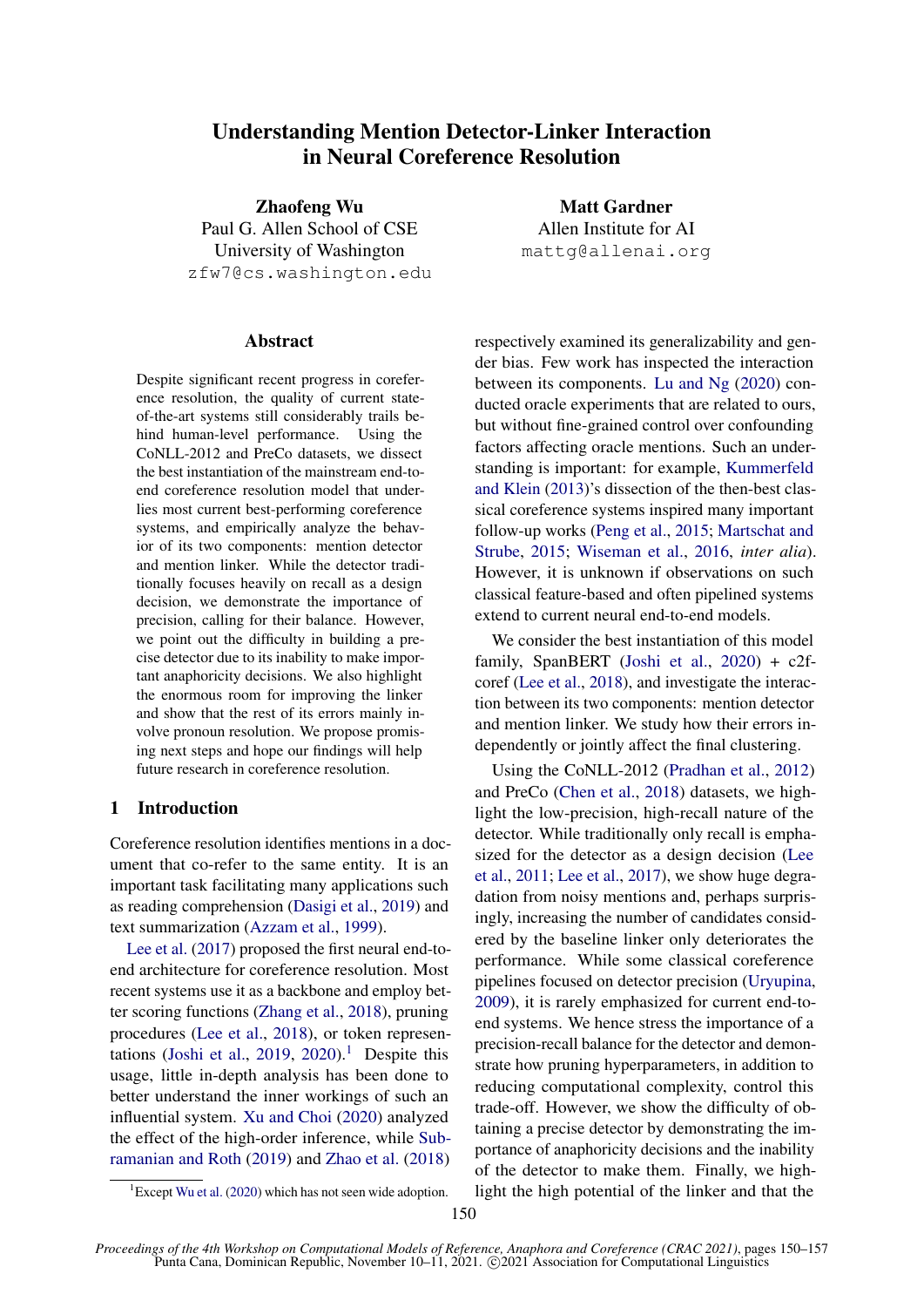remaining errors mainly involve pronoun resolution. We hope this work sheds light on the internals of the mainstream coreference system and, with our proposed next steps, catalyze future research. We believe some of our findings may also transfer to other tasks with a similar joint span detection and span (pair) classification architecture, such as SRL [\(He et al.,](#page-5-12) [2018\)](#page-5-12), IE [\(Luan et al.,](#page-5-13) [2019\)](#page-5-13), and entity linking [\(Kolitsas et al.,](#page-5-14) [2018\)](#page-5-14). See [Jiang et al.](#page-5-15) [\(2020\)](#page-5-15) which subsumes many other tasks under such a span-based framework.

#### 2 Background

Model We study the coarse-to-fine coreference system (c2f-coref; [Lee et al.](#page-5-3) [2018\)](#page-5-3). It assigns an antecedent for every span in a document of length T, including a dummy that indicates non-mentions or non-anaphoric mentions. The final clustering is the transitive closure of connected spans. The system consists of a mention detector and a mention linker. The detector scores all  $O(T^2)$  spans up to length L and outputs the  $\lambda T$  highest-scoring spans as possibly anaphoric mentions. The linker links each mention candidate with the highest-scoring antecedent among K ones. Hyperparameters  $L, \lambda$ , and K control the number of considered spans and antecedents, reducing computational complexity.

Data CoNLL-2012 is the most common dataset to test coreference models. However, it lacks singleton mention annotation [\(Pradhan et al.,](#page-6-6) [2012\)](#page-6-6).

Singleton, or non-anaphoric, mentions do not co-refer with other spans, e.g. "The dog" in "[The dog] barks." However, they may become anaphoric in another context, e.g. "[The dog] barks at [itself]." Being a mention is a span's inherent property, while anaphoricity, whether or not a mention co-refers, is context-dependent. We use "all mentions" to refer to the union of singleton and anaphoric mentions.

To understand the effect of singleton mentions, we heuristically generate all mentions for CoNLL-12 ([§B\)](#page-7-0) for relevant experiments. We also experiment with PreCo, a coreference dataset with annotated singleton mentions. We do all analyses on development sets and report dataset statistics in [§A.](#page-7-1)

## 3 Experiments

Settings We embed tokens with SpanBERTlarge, a pre-trained transformer [\(Vaswani et al.,](#page-6-8) [2017\)](#page-6-8) with state-of-the-art performance in coreference resolution. We choose  $L = 30, \lambda = 0.4, K =$ 

<span id="page-1-1"></span>

|             | CoNLL-12 | PreCo |
|-------------|----------|-------|
| Coref $F_1$ | 79.17    | 85.04 |
| ANA. P      | 28.37    | 39.23 |
| ANA. R      | 96.42    | 98.40 |
| ALL P       | 82.04    | 76.55 |
| ALL R       | 57.35    | 95.98 |

Table 1: Original system coreference  $F_1$  and precision / recall for anaphoric mentions (ANA.) and all mentions (ALL) on CoNLL-12 and PreCo development sets.

50. We only keep the first 110 sentences per document during training. To reduce confounding factors, we do not use speaker and genre metadata.

"Original" System refers to a standard Span-BERT + c[2](#page-1-0)f-coref trained baseline. Its  $F_1$  score<sup>2</sup> is reported in Table [1,](#page-1-1) similar to the results in [Joshi](#page-5-5) [et al.](#page-5-5) [\(2020\)](#page-5-5) considering we disregard metadata.

Oracles We build oracle detectors where, starting from the original system's mention candidates (its detector output), we either remove all non-gold mentions (prefect precision), add all missing gold mentions (perfect recall), or both (perfect precision & recall). We give the altered, rather than the original, mention candidates to the linker. We consider both anaphoric mentions and all mentions as gold mentions and modify either in a post-hoc manner or re-train the system with the altered candidates. To control for a non-trainable detector, we train only a linker reusing the original system's mention candidates, dubbed Fixed Detector. We consider this baseline as the comparison target for the oracles. Besides oracle detectors, we also build an oracle linker that assigns the correct antecedent (including dummy) to each of the  $\lambda T$  mention candidates.

# <span id="page-1-2"></span>4 Precision-Recall Trade-Off for the Mention Detector

Traditionally, coreference systems heavily favor recall over precision for the detector [\(Lee et al.,](#page-5-11) [2011\)](#page-5-11) as the linker cannot recover missed mentions. Similarly, our c2f-coref system gets >96% anaphoric mention recall yet only <40% precision (Table [1\)](#page-1-1). We therefore explore if detector recall is always more important than its precision. If more spans are considered by increasing the max span width L or the number of spans considered per word  $\lambda$ , will the system performance necessarily improve? In the extreme case, if we hypothetically

<span id="page-1-0"></span><sup>&</sup>lt;sup>2</sup>We use coreference  $F_1$  to refer to the average  $F_1$  of MUC,  $B^3$ , and CEAF<sub> $\phi_4$ </sub>, the most common coreference metric.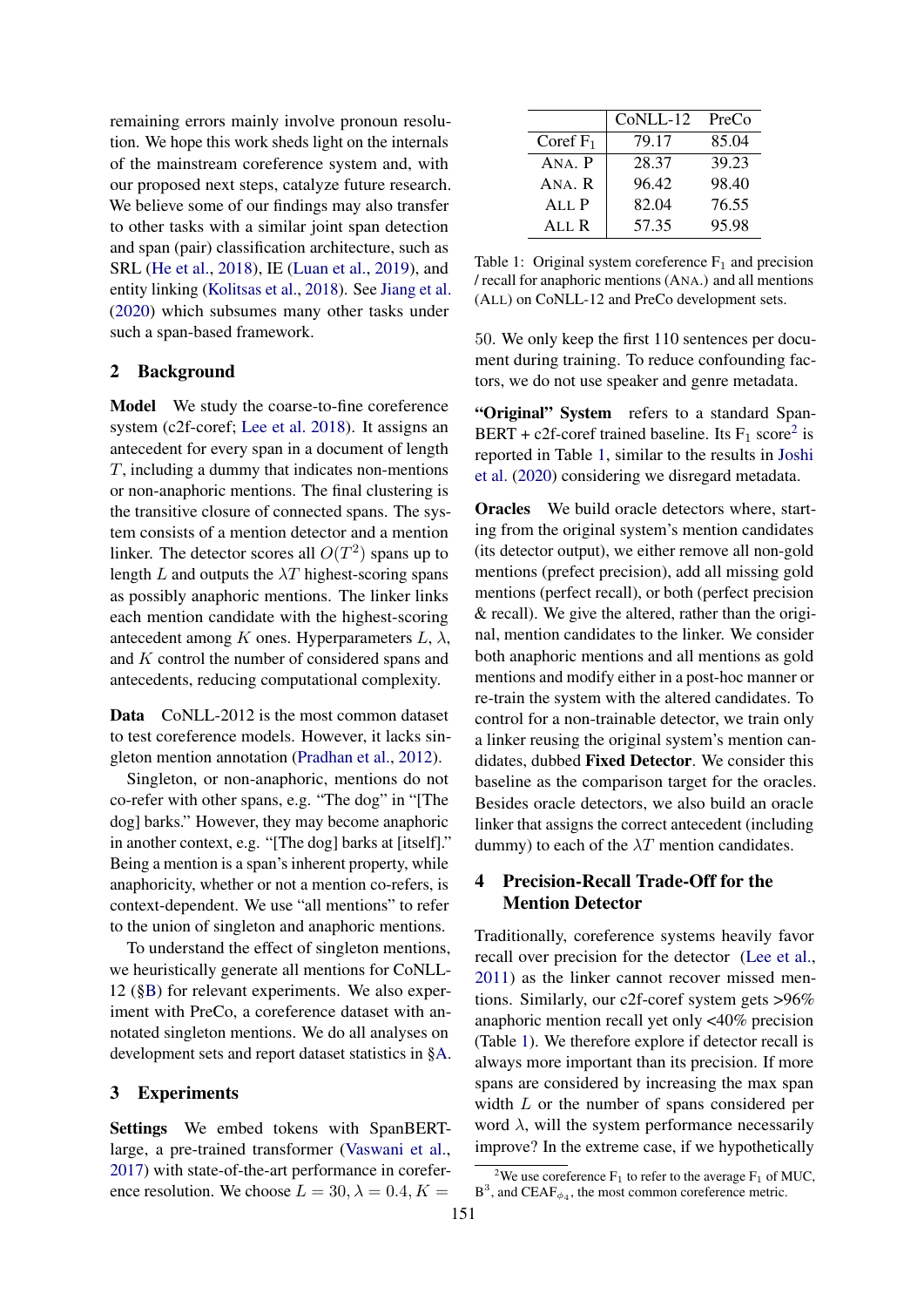<span id="page-2-1"></span>

|          |                       | Span  | Conflated | Extra   | Extra  | Divided | Missing | Missing |
|----------|-----------------------|-------|-----------|---------|--------|---------|---------|---------|
|          |                       | Error | Entities  | Mention | Entity | Entity  | Mention | Entity  |
|          | Original              | 1.6   | 3.1       | 1.3     | 3.1    | 2.6     | 2.1     | 4.5     |
|          | <b>Fixed Detector</b> | 1.7   | 3.1       | 1.7     | 3.3    | 2.8     | 2.1     | 4.7     |
| ANA.     | Perfect P             | 0.0   | 2.4       | 0.0     | 0.0    | 2.0     | 2.6     | 5.7     |
| Post-hoc | Perfect R             | 1.6   | 3.1       | 1.4     | 3.1    | 2.6     | 2.0     | 4.4     |
| Oracle   | Perfect P&R           | 0.0   | 2.3       | 0.0     | 0.0    | 1.9     | 2.5     | 5.5     |
| ANA.     | Perfect P             | 0.0   | 3.4       | 0.0     | 0.0    | 0.9     | 1.5     | 1.4     |
| Re-train | Perfect R             | 0.7   | 3.1       | 2.0     | 3.4    | 2.6     | 1.5     | 4.4     |
| Oracle   | Perfect P&R           | 0.0   | 3.0       | 0.0     | 0.0    | 1.0     | 0.4     | 0.3     |

Table 2: The  $F_1$  score improvement after fixing different types of errors on the CoNLL-12 development set. The errors are independently fixed after span errors are fixed. The categorization is from [Kummerfeld and Klein](#page-5-7) [\(2013\)](#page-5-7).

<span id="page-2-0"></span>

|                       |             | CoNLL-12 | PreCo |
|-----------------------|-------------|----------|-------|
| <b>Fixed Detector</b> |             | 78.28    | 84.64 |
| ANA.                  | Perfect P   | 86.02    | 90.31 |
| Post-hoc              | Perfect R   | 79.37    | 85.17 |
| Oracle                | Perfect P&R | 86.28    | 90.45 |
| $ANA$ .               | Perfect P   | 89.98    | 95.09 |
| Re-train              | Perfect R   | 79.65    | 85.22 |
| Oracle                | Perfect P&R | 92.39    | 96.50 |
| AI.I.                 | Perfect P   | 79.48    | 88.37 |
| Re-train              | Perfect R   | 78.52    | 85.23 |
| Oracle                | Perfect P&R | 80.05    | 89.13 |
| Oracle Linker         |             | 97.07    | 98.69 |

Table 3: Baseline and oracle coreference  $F_1$  for anaphoric mentions (ANA.) and all mentions (ALL) on CoNLL-12 and PreCo development sets. "Fixed Detector" is the baseline with a non-trainable detector. The middle three sections are oracle detectors with perfect candidate precision/recall. The last row is an oracle linker that always makes correct antecedent decisions.

had enough compute that allows the linker to consider all  $O(T^4)$  span-antecedent pairs, should we simply remove the pruning in the detector?

The Aggregated Importance of Precision For all oracles in Table [3,](#page-2-0) fixing precision yields a larger improvement than recall, especially with anaphoric mentions. This highlights the importance of detector precision and the extent to which the linker suffers from noisy mention candidates. In Table [2,](#page-2-1) we present the  $F_1$  improvement after independently fixing categorized errors following [Kum](#page-5-7)[merfeld and Klein](#page-5-7)  $(2013)$ .<sup>[3](#page-2-2)</sup> Noisy candidates result in extra mention and extra entity errors, fixing which accounts for more than half of the  $\approx 8 \text{ F}_1$  gap between the post-hoc perfect precision oracle and

the baseline for CoNLL-12 (Table [3\)](#page-2-0). Furthermore, re-training the system to leverage the distributional shift of the absence of noise leads to another  $\approx$ 4 and  $5 F_1$  increase (CoNLL-12/PreCo).

To analyze how higher detector precision helps the linker, we examine the coreference score the linker assigns to every span-antecedent pair. The anaphoric mention re-trained perfect precision oracle has an average score of –13.0 on CoNLL-12, higher than  $-15.1$  with perfect recall. Among only correct span-antecedent pairs, these scores are 11.7 and 7.1, with the same pattern. This indicates that the noise with perfect recall prevents the linker from reliably assigning high coreference scores, even for correct links. The effect of higher coreference scores also shows in that, compared with perfect recall, the perfect precision oracle produces on average larger (4.44 vs. 4.26 entities) and longerdistance (154 vs. 152 tokens spanned) clusters.

We also see this effect by examining the amount of improvement with reduced noise in Table [2.](#page-2-1) In the anaphoric mention post-hoc oracles, as expected, fixing precision results in fewer extra mention/entity errors and more missing errors, while the perfect recall oracle behaves conversely. However, when re-trained, the perfect precision oracle has much fewer missing entities, even fewer than with perfect recall. This is surprising as the latter considers more candidates. The reason is likely that the linker learns to leverage the absence of noise and reliably assigns high coreference scores. Despite some incorrect links leading to more conflated entities, the many correct ones drastically reduce missing mention/entity errors. On the other hand, the noise in the perfect recall or the original system prevents consistent high scores, resulting in more missing mentions and entities. Hence, the improvement with perfect precision partly stems

<span id="page-2-2"></span><sup>&</sup>lt;sup>3</sup>Span (boundary) errors are fixed before independently fixing all others. The numbers do not add up to the performance gap due to error type interactions.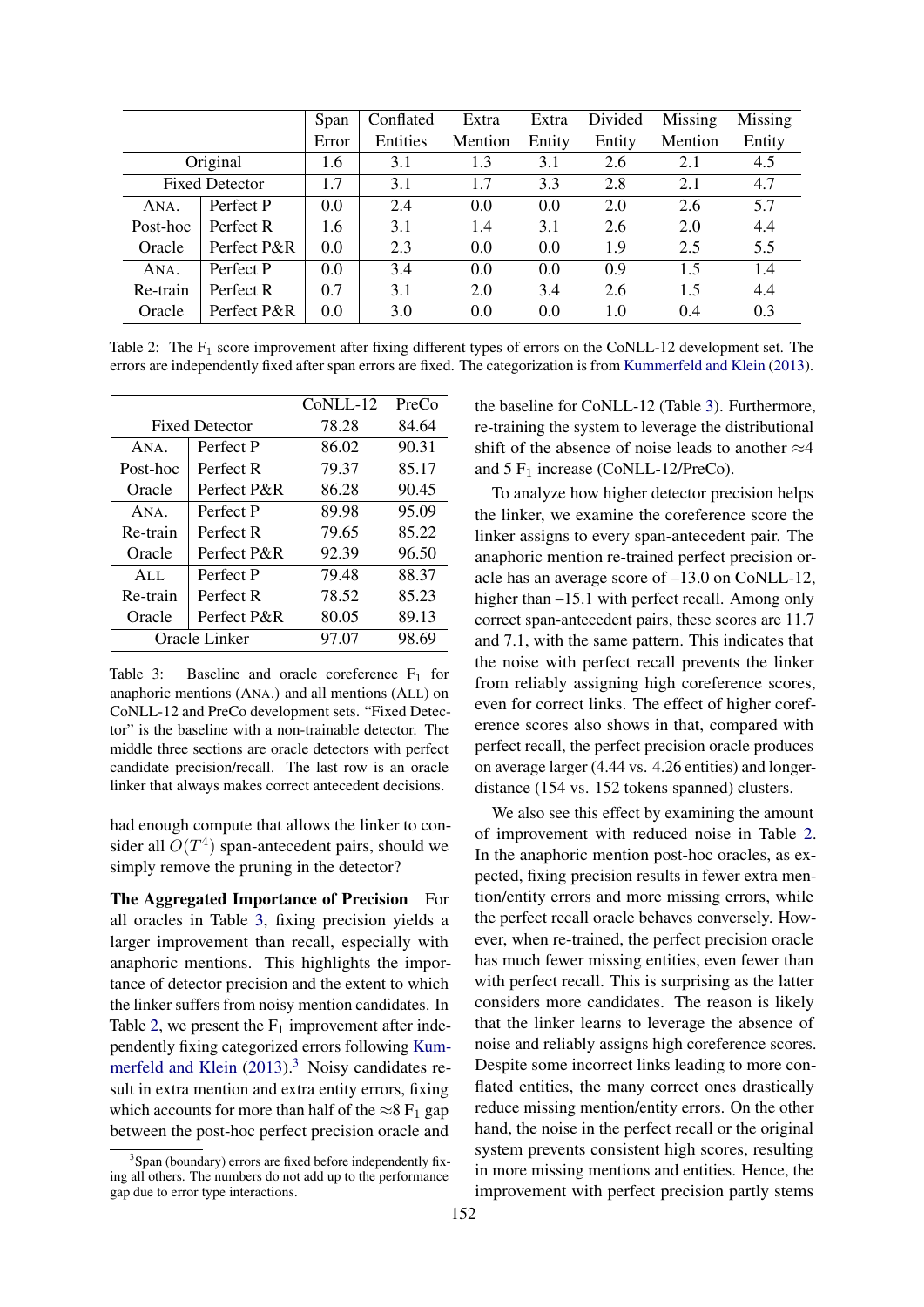<span id="page-3-0"></span>

|             |       | CoNLL-12  | PreCo |           |  |
|-------------|-------|-----------|-------|-----------|--|
|             | #Op   | Op effect | #Op   | Op effect |  |
| $ANA$ : P   | 135.9 | 0.086     | 79.2  | 0.132     |  |
| $ANA$ : $R$ | 1.9   | 0.715     | 0.8   | 0.709     |  |
| $ALL$ ; $P$ | 34.1  | 0.035     | 30.6  | 0.122     |  |
| ALL; R      | 115.3 | 0.002     | 4.1   | 0.143     |  |

Table 4: The number of addition/removal operations needed for the oracle candidates, and the oracle performance increase, in  $F_1$ , amortized over each operation. Boldface indicates the higher per-operation effect between perfect precision and recall in each category.

<span id="page-3-2"></span>

|                | 30    | 32    | 34    | 36    | 38    | 40    |
|----------------|-------|-------|-------|-------|-------|-------|
| F <sub>1</sub> | 79.17 | 78.76 | 78.86 | 79.03 | 78.88 | 78.85 |
|                | 0.4   | 0.45  | 0.5   | 0.55  | 0.6   | 0.65  |
| F <sub>1</sub> | 79.17 | 78.99 | 79.15 | 78.35 | 79.05 | 78.85 |

Table 5: CoNLL-12 development  $F_1$  with increased max span width  $L$  or the number of spans considered per word  $\lambda$ . The first column is the original setting. Boldface indicates the best performance.

from the linker's increased confidence in assigning coreference scores when *not* tasked with ignoring non-mentions (and singletons) in noisy candidates.

The Average Importance of Recall The large improvement from fixing precision may be due to its larger original headroom than recall (Table [1\)](#page-1-1). We compute the number of operations (span addition/removal) needed for each oracle and the average  $F_1$  improvement per operation in Table [4.](#page-3-0) For anaphoric mentions, recall has  $5-8\times$  the aver-age effect of precision.<sup>[4](#page-3-1)</sup> If we control the number of operations by re-training an anaphoric mention (semi-)perfect precision oracle removing only as many top-scoring extra spans as the number of missing correct spans (rather than removing all extra spans), it gets 79.08 and 85.01  $F_1$  on CoNLL-12 and PreCo, lower than the perfect recall oracle with 79.65 and 85.22. It is therefore only due to the lowprecision high-recall nature of the original detector that precision is more important in aggregate.

Precision-Recall Trade-Off We return to the original question: if we had more compute, is it always beneficial to consider more spans in the detector? From our results, while recall is important, an imprecise detector has substantial adverse effects by increasing the linker's learning burden. Indeed, Table [5](#page-3-2) shows that increasing the max span width by up to 33% or the spans considered per

<span id="page-3-1"></span> ${}^{4}$ CoNLL-12 with all mentions has a different pattern as we noisily generated singletons in a recall-oriented way.

word by up to 38% only degrades the performance. As the extra low-scoring spans are mostly noise, we slightly increase recall but more heavily decrease precision, causing more harm than benefit. Hence, besides saving computation, these hyperparameters also balance the precision-recall trade-off. Future work should hence put more emphasis on precision which is often overlooked in end-to-end systems.

#### 5 Difficulties Facing Each Component

#### <span id="page-3-4"></span>5.1 The Detector's Difficulty With Anaphoricity Decisions

Despite its large aggregated improvement, i.e.  $\approx$ 11.7 and 10.5 F<sub>1</sub> for CoNLL-12 and PreCo, perfect anaphoric mention precision requires perfectly distinguishing anaphoric from singleton mentions. These anaphoricity decisions in fact account for most of the improvement,  $\approx$ 10.5 and 6.7 F<sub>1</sub> (Table [3,](#page-2-0) anaphoric v.s. all mentions perfect preci-sion).<sup>[5](#page-3-3)</sup> However, the detector, as a span classifier, does not explicitly model inter-span anaphoric relationships. To test this architecture's ability to distinguish anaphoric from singleton mentions, we build two span classifiers with the same structure as the detector, supervised with sigmoid loss, that recognize all mentions and anaphoric mentions in PreCo. The former achieves 79.89 classification  $F_1$ while the latter only 54.32, showing the inability of a span classifier to make anaphoricity decisions.

To better understand this difficulty, we define a confusion index as singleton recall divided by anaphoric mention recall. It correlates with the classifier's inability to identify anaphoricity. Ideally, this value should be close to 0, recalling more anaphoric mentions and fewer singletons. A random classifier incapable of distinguishing between the two has an expected confusion index of 1.

The anaphoric mention classifier above has a confusion index of 0.81, showing its inability to make anaphoricity decisions even when explicitly trained with the signal. If we only consider text appearing as both singleton and anaphoric mentions in the same document, demanding contextual reasoning by disregarding obvious anaphoric mentions such as pronouns, the confusion index degrades to 0.997. Hence, the classifier is poor at leveraging self-attentive contextual cues to make anaphoric-

<span id="page-3-3"></span> ${}^{5}$ [Chen et al.](#page-5-10) [\(2018\)](#page-5-10) observed a similar pattern on an LSTM architecture that less directly receives global information which is important for anaphoricity decisions. We confirm that this still holds on transformers with a larger receptive field.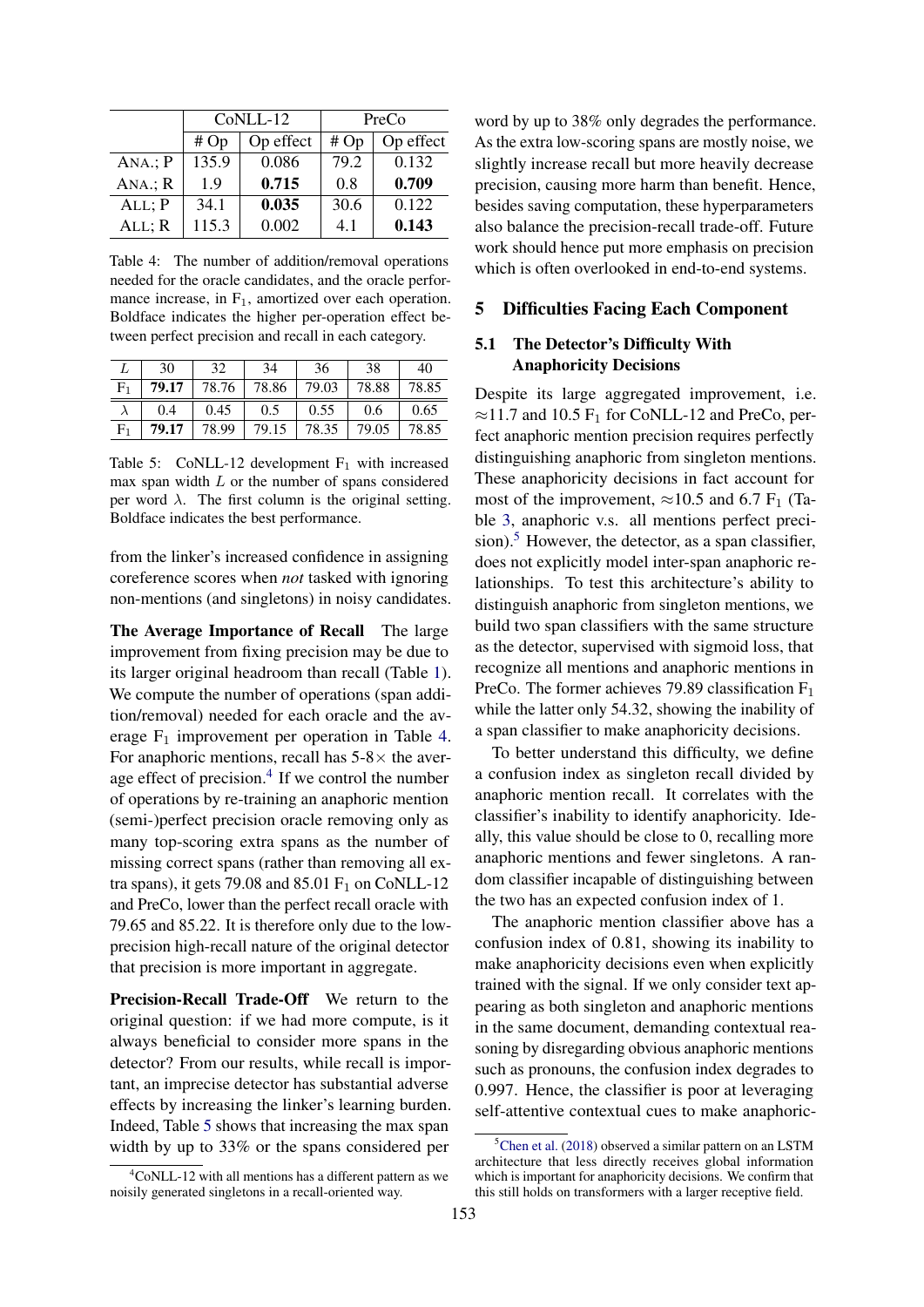<span id="page-4-1"></span>

| Error Type<br>$^{(#)}$ | Example                                           |
|------------------------|---------------------------------------------------|
|                        | a cross-sea bridge connecting <b>Hong Kong</b> ,  |
| Pronoun                | Zhuhai, and Macao.                                |
| (109)                  | after <b>their</b> return, Macao, and Hong Kong,  |
|                        | the two special administrative regions            |
|                        | The most important thing about Disney is          |
| Exact<br>Match<br>(6)  | that it is a global brand.                        |
|                        | The subway to <b>Disney</b> has already been con- |
|                        | structed.                                         |
|                        | Ten landmark buildings located on Hong            |
| Head<br>Match          | <b>Kong Island</b> reveal themselves              |
| (11)                   | those private, er, buildings, that is, the        |
|                        | business community, ah, is willing to             |
| Other                  | And Dr. Andy Henry notices something else         |
| Match $(7)$            | <b>Dr. Mann</b> says they 've narrowed it down    |
| Semantic               | Hong Kong cinema has nurtured many                |
| Proximity              | internationally renowned directors                |
| (12)                   | memorializing <b>Hong Kong</b> 's 100 - year      |
|                        | film history.                                     |
| Others                 | But [Paul Kelly] [Steve Sodbury] and Mel          |
| (5)                    | Anderson  had no idea                             |

Table 6: Examples of categorized conflated entity errors in the CoNLL-12 development set with a perfect detector. Following past studies [\(Kummerfeld and](#page-5-7) [Klein,](#page-5-7) [2013;](#page-5-7) [Joshi et al.,](#page-5-4) [2019\)](#page-5-4), we consider all deictic terms as pronouns. Each example contains two incorrectly linked entities in bold. Square brackets are added to separate mentions.

ity decisions without explicit inter-span relational modeling. In [§C](#page-7-2) we also show the degradation of the confusion index with shorter spans.

Given the importance of anaphoric mention precision ([§4\)](#page-1-2), more research in improving anaphoricity decisions in the detector would be fruitful, for example, by more explicitly attending to neighboring spans. Alternatively, as [Zhong and Chen](#page-6-9) [\(2021\)](#page-6-9) showed the benefit of disentangling the span representations for entity detection and relation extraction in information extraction based on the intuition that they are disparate tasks, one may split the task of anaphoricity decision from mention linking and introduce a separately parameterized anaphoricity module, similarly considering the discrepancy between the two tasks. [Recasens et al.](#page-6-10) [\(2013\)](#page-6-10); [Moosavi and Strube](#page-5-16) [\(2016\)](#page-5-16); *inter alia* have pursued similar ideas in the pre-neural era, but it has still not yet been explored with deep models.

#### 5.2 The Linker's Errors

While the detector struggles with anaphoricity decisions, the linker explicitly models anaphoricity by assigning the dummy to extra mentions. It is hence also viable to determine anaphoricity in the linker. Indeed, the current detector would suffice

with a stronger linker: in Table [3,](#page-2-0) the oracle linker gets near-perfect scores with the original mentions (not perfect since the candidates are not gold). $<sup>6</sup>$  $<sup>6</sup>$  $<sup>6</sup>$ </sup>

To analyze the remaining non-anaphoricity linker errors, we assume a perfect anaphoric mention detector. Here, conflated entities is the single major error source (last row of Table [2\)](#page-2-1). Table [6](#page-4-1) shows 150 manually categorized conflated entities in the CoNLL-12 development set.<sup>[7](#page-4-2)</sup> Suboptimal pronoun resolution is the biggest issue, and the linker also tends to link spans with various degrees of text match or semantic proximity. Within pronoun errors, the most common case is a pronoun linked to an incorrect nominal (in Table [6\)](#page-4-1), occurring 43 times. Sometimes two pronouns, often identical, are incorrectly linked, a case that necessitates better higher-order inference. Third person pronouns with different referents are conflated 29 times. Errors with first or second person pronouns occur 37 times, usually due to speaker switching.

Similar to [§5.1,](#page-3-4) separately parameterizing the linker's encoder may help reduce conflation: intuitively, the span representation for mention detection may promote homogeneity. Meanwhile, the lack of discerning span-internal content for certain error types including pronoun resolution and exact match, combined with current systems' trend to rely on such cues [\(Lu and Ng,](#page-5-6) [2020\)](#page-5-6), calls for more focus on improving their contextual reasoning.

#### 6 Conclusion

We analyzed the complex interaction between the mention detector and linker in the mainstream coarse-to-fine coreference system. Using oracle experiments, we showed that, while detector recall is important, higher anaphoric mention precision would lead to dramatically better linker performance, though achieving this is difficult. We also demonstrated that the oracle linker performance is near perfect and that the vast majority of remaining linker errors besides anaphoricity decisions are about pronoun resolution. We hope these discoveries will help future coreference research.

<span id="page-4-0"></span><sup>&</sup>lt;sup>6</sup>A modified oracle linker that only considers coarsepruned antecedents [\(Lee et al.,](#page-5-3) [2018\)](#page-5-3) still gets 96.61 and 98.65 F<sup>1</sup> on CoNLL-12 and PreCo. The small difference compared to considering all antecedents also shows that, with a strong linker, coarse-to-fine pruning has only negligible performance impact while substantially reducing the decision space.

<span id="page-4-2"></span> $7$ [Joshi et al.](#page-5-4) [\(2019\)](#page-5-4) and [Lu and Ng](#page-5-6) [\(2020\)](#page-5-6) conducted similar analyses but we study in a more controlled setting by excluding detector errors and focusing on entity conflation, the largest remaining error source.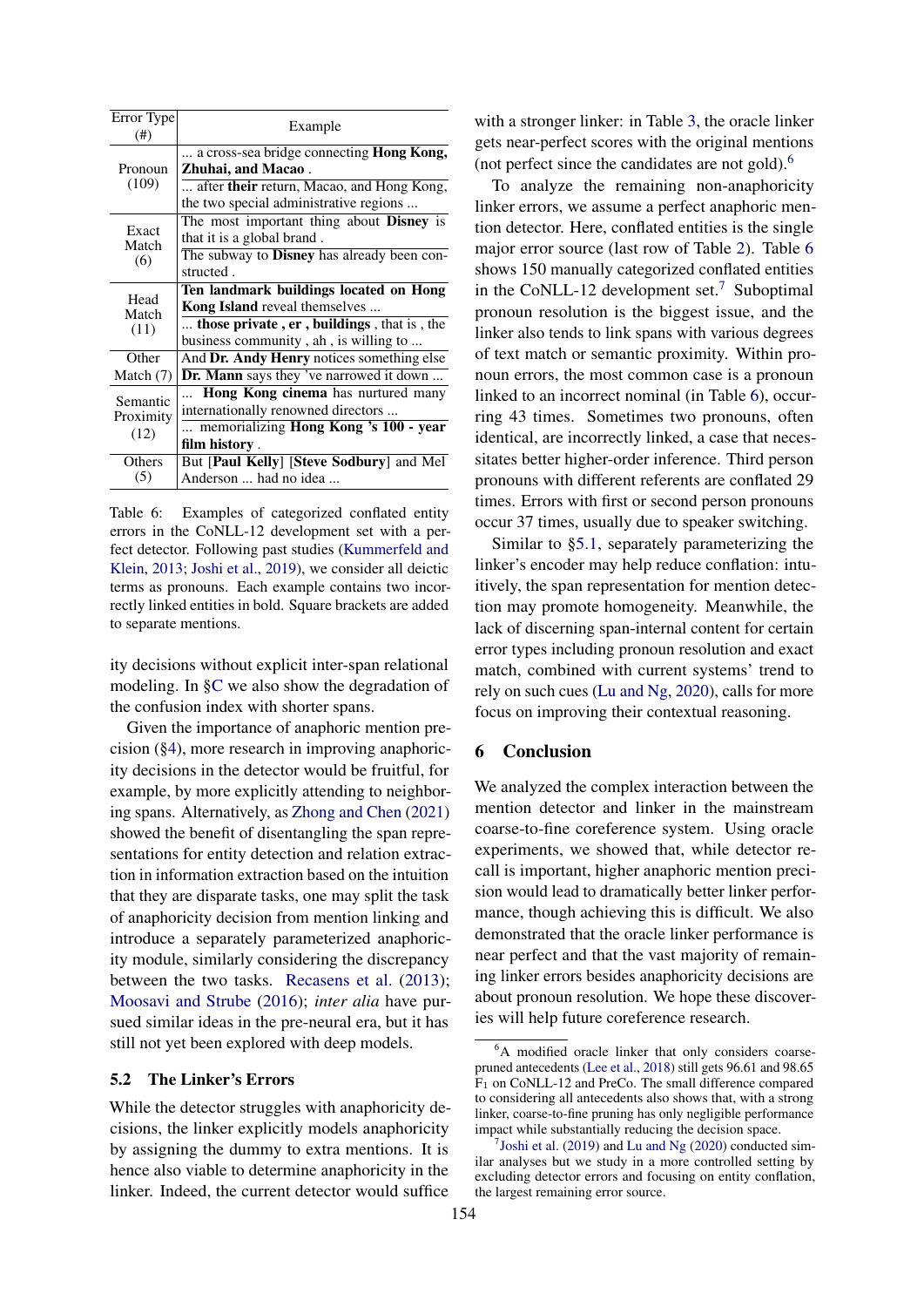#### References

- <span id="page-5-1"></span>Saliha Azzam, Kevin Humphreys, and Robert Gaizauskas. 1999. [Using coreference chains](https://www.aclweb.org/anthology/W99-0211) [for text summarization.](https://www.aclweb.org/anthology/W99-0211) In *Coreference and Its Applications*.
- <span id="page-5-10"></span>Hong Chen, Zhenhua Fan, Hao Lu, Alan Yuille, and Shu Rong. 2018. [PreCo: A large-scale dataset](https://doi.org/10.18653/v1/D18-1016) [in preschool vocabulary for coreference resolution.](https://doi.org/10.18653/v1/D18-1016) In *Proceedings of the 2018 Conference on Empirical Methods in Natural Language Processing*, pages 172–181, Brussels, Belgium. Association for Computational Linguistics. Downloaded from [https:](https://preschool-lab.github.io/PreCo) [//preschool-lab.github.io/PreCo](https://preschool-lab.github.io/PreCo).
- <span id="page-5-0"></span>Pradeep Dasigi, Nelson F. Liu, Ana Marasovic,´ Noah A. Smith, and Matt Gardner. 2019. [Quoref:](https://doi.org/10.18653/v1/D19-1606) [A reading comprehension dataset with questions re](https://doi.org/10.18653/v1/D19-1606)[quiring coreferential reasoning.](https://doi.org/10.18653/v1/D19-1606) In *Proceedings of the 2019 Conference on Empirical Methods in Natural Language Processing and the 9th International Joint Conference on Natural Language Processing (EMNLP-IJCNLP)*, pages 5925–5932, Hong Kong, China. Association for Computational Linguistics.
- <span id="page-5-12"></span>Luheng He, Kenton Lee, Omer Levy, and Luke Zettlemoyer. 2018. [Jointly predicting predicates and argu](https://doi.org/10.18653/v1/P18-2058)[ments in neural semantic role labeling.](https://doi.org/10.18653/v1/P18-2058) In *Proceedings of the 56th Annual Meeting of the Association for Computational Linguistics (Volume 2: Short Papers)*, pages 364–369, Melbourne, Australia. Association for Computational Linguistics.
- <span id="page-5-15"></span>Zhengbao Jiang, Wei Xu, Jun Araki, and Graham Neubig. 2020. [Generalizing natural language analysis](https://doi.org/10.18653/v1/2020.acl-main.192) [through span-relation representations.](https://doi.org/10.18653/v1/2020.acl-main.192) In *Proceedings of the 58th Annual Meeting of the Association for Computational Linguistics*, pages 2120–2133, Online. Association for Computational Linguistics.
- <span id="page-5-5"></span>Mandar Joshi, Danqi Chen, Yinhan Liu, Daniel S Weld, Luke Zettlemoyer, and Omer Levy. 2020. Spanbert: Improving pre-training by representing and predicting spans. *Transactions of the Association for Computational Linguistics*, 8:64–77.
- <span id="page-5-4"></span>Mandar Joshi, Omer Levy, Luke Zettlemoyer, and Daniel Weld. 2019. [BERT for coreference reso](https://doi.org/10.18653/v1/D19-1588)[lution: Baselines and analysis.](https://doi.org/10.18653/v1/D19-1588) In *Proceedings of the 2019 Conference on Empirical Methods in Natural Language Processing and the 9th International Joint Conference on Natural Language Processing (EMNLP-IJCNLP)*, pages 5803–5808, Hong Kong, China. Association for Computational Linguistics.
- <span id="page-5-14"></span>Nikolaos Kolitsas, Octavian-Eugen Ganea, and Thomas Hofmann. 2018. [End-to-end neural entity](https://doi.org/10.18653/v1/K18-1050) [linking.](https://doi.org/10.18653/v1/K18-1050) In *Proceedings of the 22nd Conference on Computational Natural Language Learning*, pages 519–529, Brussels, Belgium. Association for Computational Linguistics.
- <span id="page-5-7"></span>Jonathan K. Kummerfeld and Dan Klein. 2013. [Error](https://www.aclweb.org/anthology/D13-1027)[driven analysis of challenges in coreference resolu](https://www.aclweb.org/anthology/D13-1027)[tion.](https://www.aclweb.org/anthology/D13-1027) In *Proceedings of the 2013 Conference on*

*Empirical Methods in Natural Language Processing*, pages 265–277, Seattle, Washington, USA. Association for Computational Linguistics.

- <span id="page-5-11"></span>Heeyoung Lee, Yves Peirsman, Angel Chang, Nathanael Chambers, Mihai Surdeanu, and Dan Jurafsky. 2011. Stanford's multi-pass sieve coreference resolution system at the conll-2011 shared task. In *Proceedings of the fifteenth conference on computational natural language learning: Shared task*, pages 28–34. Association for Computational Linguistics.
- <span id="page-5-2"></span>Kenton Lee, Luheng He, Mike Lewis, and Luke Zettlemoyer. 2017. [End-to-end neural coreference reso](https://doi.org/10.18653/v1/D17-1018)[lution.](https://doi.org/10.18653/v1/D17-1018) In *Proceedings of the 2017 Conference on Empirical Methods in Natural Language Processing*, pages 188–197, Copenhagen, Denmark. Association for Computational Linguistics.
- <span id="page-5-3"></span>Kenton Lee, Luheng He, and Luke Zettlemoyer. 2018. [Higher-order coreference resolution with coarse-to](https://doi.org/10.18653/v1/N18-2108)[fine inference.](https://doi.org/10.18653/v1/N18-2108) In *Proceedings of the 2018 Conference of the North American Chapter of the Association for Computational Linguistics: Human Language Technologies, Volume 2 (Short Papers)*, pages 687–692, New Orleans, Louisiana. Association for Computational Linguistics.
- <span id="page-5-6"></span>Jing Lu and Vincent Ng. 2020. [Conundrums in entity](https://doi.org/10.18653/v1/2020.emnlp-main.536) [coreference resolution: Making sense of the state](https://doi.org/10.18653/v1/2020.emnlp-main.536) [of the art.](https://doi.org/10.18653/v1/2020.emnlp-main.536) In *Proceedings of the 2020 Conference on Empirical Methods in Natural Language Processing (EMNLP)*, pages 6620–6631, Online. Association for Computational Linguistics.
- <span id="page-5-13"></span>Yi Luan, Dave Wadden, Luheng He, Amy Shah, Mari Ostendorf, and Hannaneh Hajishirzi. 2019. [A gen](https://doi.org/10.18653/v1/N19-1308)[eral framework for information extraction using dy](https://doi.org/10.18653/v1/N19-1308)[namic span graphs.](https://doi.org/10.18653/v1/N19-1308) In *Proceedings of the 2019 Conference of the North American Chapter of the Association for Computational Linguistics: Human Language Technologies, Volume 1 (Long and Short Papers)*, pages 3036–3046, Minneapolis, Minnesota. Association for Computational Linguistics.
- <span id="page-5-9"></span>Sebastian Martschat and Michael Strube. 2015. [La](https://doi.org/10.1162/tacl_a_00147)[tent structures for coreference resolution.](https://doi.org/10.1162/tacl_a_00147) *Transactions of the Association for Computational Linguistics*, 3:405–418.
- <span id="page-5-16"></span>Nafise Sadat Moosavi and Michael Strube. 2016. [Search space pruning: A simple solution for bet](https://doi.org/10.18653/v1/N16-1115)[ter coreference resolvers.](https://doi.org/10.18653/v1/N16-1115) In *Proceedings of the 2016 Conference of the North American Chapter of the Association for Computational Linguistics: Human Language Technologies*, pages 1005–1011, San Diego, California. Association for Computational Linguistics.
- <span id="page-5-8"></span>Haoruo Peng, Daniel Khashabi, and Dan Roth. 2015. [Solving hard coreference problems.](https://doi.org/10.3115/v1/N15-1082) In *Proceedings of the 2015 Conference of the North American Chapter of the Association for Computational Linguistics: Human Language Technologies*, pages 809–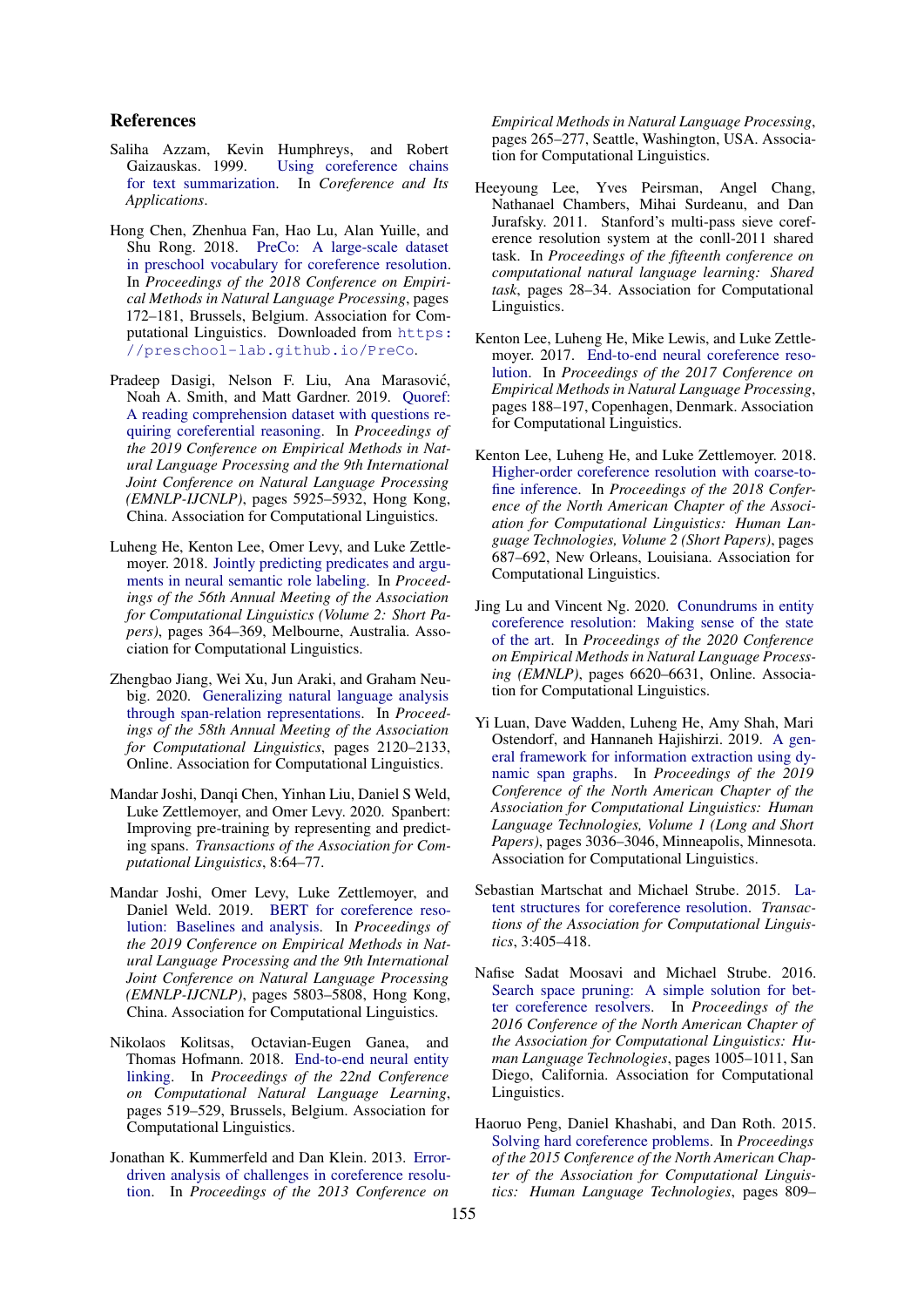819, Denver, Colorado. Association for Computational Linguistics.

- <span id="page-6-6"></span>Sameer Pradhan, Alessandro Moschitti, Nianwen Xue, Olga Uryupina, and Yuchen Zhang. 2012. Conll-2012 shared task: Modeling multilingual unrestricted coreference in ontonotes. In *Joint Conference on EMNLP and CoNLL-Shared Task*, pages 1– 40. Association for Computational Linguistics.
- <span id="page-6-10"></span>Marta Recasens, Marie-Catherine de Marneffe, and Christopher Potts. 2013. [The life and death of dis](https://www.aclweb.org/anthology/N13-1071)[course entities: Identifying singleton mentions.](https://www.aclweb.org/anthology/N13-1071) In *Proceedings of the 2013 Conference of the North American Chapter of the Association for Computational Linguistics: Human Language Technologies*, pages 627–633, Atlanta, Georgia. Association for Computational Linguistics.
- <span id="page-6-2"></span>Sanjay Subramanian and Dan Roth. 2019. [Improving](https://doi.org/10.18653/v1/S19-1021) [generalization in coreference resolution via adversar](https://doi.org/10.18653/v1/S19-1021)[ial training.](https://doi.org/10.18653/v1/S19-1021) In *Proceedings of the Eighth Joint Conference on Lexical and Computational Semantics (\*SEM 2019)*, pages 192–197, Minneapolis, Minnesota. Association for Computational Linguistics.
- <span id="page-6-7"></span>Olga Uryupina. 2009. Detecting anaphoricity and antecedenthood for coreference resolution. *Procesamiento del Lenguaje Natural*, 42.
- <span id="page-6-8"></span>Ashish Vaswani, Noam Shazeer, Niki Parmar, Jakob Uszkoreit, Llion Jones, Aidan N Gomez, Łukasz Kaiser, and Illia Polosukhin. 2017. Attention is all you need. In *Advances in neural information processing systems*, pages 5998–6008.
- <span id="page-6-5"></span>Sam Wiseman, Alexander M. Rush, and Stuart M. Shieber. 2016. [Learning global features for coref](https://doi.org/10.18653/v1/N16-1114)[erence resolution.](https://doi.org/10.18653/v1/N16-1114) In *Proceedings of the 2016 Conference of the North American Chapter of the Association for Computational Linguistics: Human Language Technologies*, pages 994–1004, San Diego, California. Association for Computational Linguistics.
- <span id="page-6-4"></span>Wei Wu, Fei Wang, Arianna Yuan, Fei Wu, and Jiwei Li. 2020. [CorefQA: Coreference resolution as](https://doi.org/10.18653/v1/2020.acl-main.622) [query-based span prediction.](https://doi.org/10.18653/v1/2020.acl-main.622) In *Proceedings of the 58th Annual Meeting of the Association for Computational Linguistics*, pages 6953–6963, Online. Association for Computational Linguistics.
- <span id="page-6-1"></span>Liyan Xu and Jinho D. Choi. 2020. [Revealing the myth](https://doi.org/10.18653/v1/2020.emnlp-main.686) [of higher-order inference in coreference resolution.](https://doi.org/10.18653/v1/2020.emnlp-main.686) In *Proceedings of the 2020 Conference on Empirical Methods in Natural Language Processing (EMNLP)*, pages 8527–8533, Online. Association for Computational Linguistics.
- <span id="page-6-0"></span>Rui Zhang, Cícero Nogueira dos Santos, Michihiro Yasunaga, Bing Xiang, and Dragomir Radev. 2018. [Neural coreference resolution with deep biaffine at](https://doi.org/10.18653/v1/P18-2017)[tention by joint mention detection and mention clus](https://doi.org/10.18653/v1/P18-2017)[tering.](https://doi.org/10.18653/v1/P18-2017) In *Proceedings of the 56th Annual Meeting of the Association for Computational Linguistics (Volume 2: Short Papers)*, pages 102–107, Melbourne,

Australia. Association for Computational Linguistics.

- <span id="page-6-3"></span>Jieyu Zhao, Tianlu Wang, Mark Yatskar, Vicente Ordonez, and Kai-Wei Chang. 2018. [Gender bias in](https://doi.org/10.18653/v1/N18-2003) [coreference resolution: Evaluation and debiasing](https://doi.org/10.18653/v1/N18-2003) [methods.](https://doi.org/10.18653/v1/N18-2003) In *Proceedings of the 2018 Conference of the North American Chapter of the Association for Computational Linguistics: Human Language Technologies, Volume 2 (Short Papers)*, pages 15–20, New Orleans, Louisiana. Association for Computational Linguistics.
- <span id="page-6-9"></span>Zexuan Zhong and Danqi Chen. 2021. [A frustratingly](https://doi.org/10.18653/v1/2021.naacl-main.5) [easy approach for entity and relation extraction.](https://doi.org/10.18653/v1/2021.naacl-main.5) In *Proceedings of the 2021 Conference of the North American Chapter of the Association for Computational Linguistics: Human Language Technologies*, pages 50–61, Online. Association for Computational Linguistics.